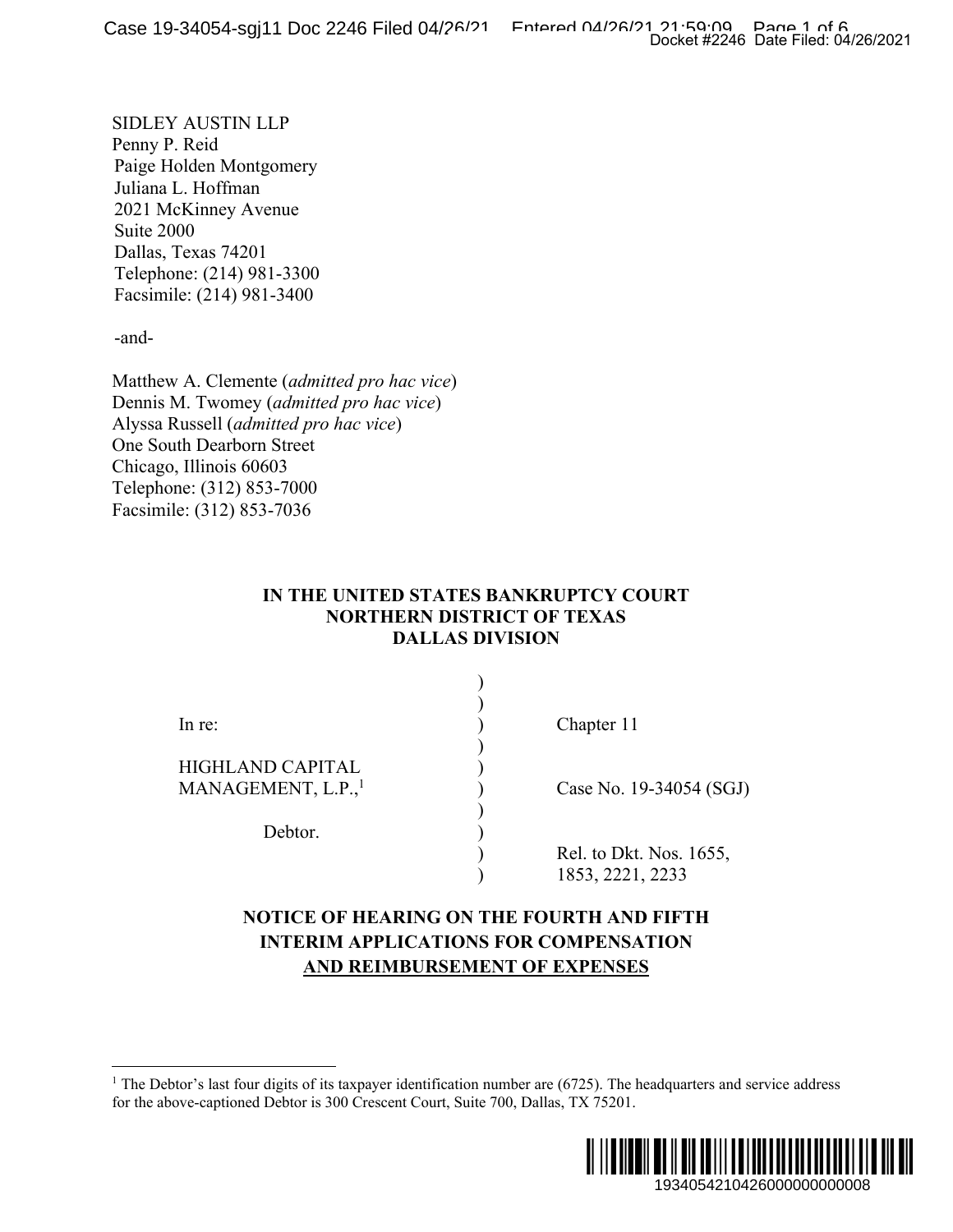### **PLEASE TAKE NOTICE** that a hearing will be held on **May 18, 2021 at 9:30 a.m**.

**(prevailing Central Time)** for the Court to consider and act upon the following applications (the

"Applications") for approval of interim compensation and reimbursement of expenses:

 *Fourth Interim Fee Application of FTI Consulting, Inc. as Financial Advisor for the Official Committee of Unsecured Creditors, for Compensation and Reimbursement of Expenses for the Period from September 1, 2020 Through and Including November 30, 2020* [Docket No. 1655];<sup>2</sup>

 *Fourth Interim Fee Application of Sidley Austin LLP, Attorneys for the Official Committee of Unsecured Creditors, for Compensation and Reimbursement of Expenses for the Period from September 1, 2020 Through and Including November 30,*  2020 [Docket No. 1853];<sup>3</sup>

 *Fifth Interim Fee Application of FTI Consulting, Inc. as Financial Advisor for the Official Committee of Unsecured Creditors, for Compensation and Reimbursement of Expenses for the Period from December 1, 2020 Through and Including February 28, 2021* [Docket No. 2221];

 *Fifth Interim Fee Application of Sidley Austin LLP, Attorneys for the Official Committee of Unsecured Creditors, for Compensation and Reimbursement of Expenses for the Period from December 1, 2020 Through and Including February 28, 2021* [Docket No. 2233].

**PLEASE TAKE FURTHER NOTICE** that the hearing on the Applications will be held

via WebEx videoconference before The Honorable Stacey G. C. Jernigan, United States

Bankruptcy Judge. The WebEx video participation/attendance link for the Status Conference is:

https://us-courts.webex.com/meet/jerniga.

**PLEASE TAKE FURTHER NOTICE** that a copy of the WebEx Hearing Instructions

for the Hearing is attached hereto as **Exhibit A**; alternatively, the WebEx Hearing Instructions for

<sup>&</sup>lt;sup>2</sup> The Certificate of No Objection for FTI's Fourth Interim Fee Application can be found at Docket No. 1881.

<sup>&</sup>lt;sup>3</sup> The Certificate of No Objection for Sidley Austin's Fourth Interim Fee Application can be found at Docket No. 1961. The objection deadlines for the Fifth Interim Fee Applications have not yet expired as of the filing of this Notice of Hearing.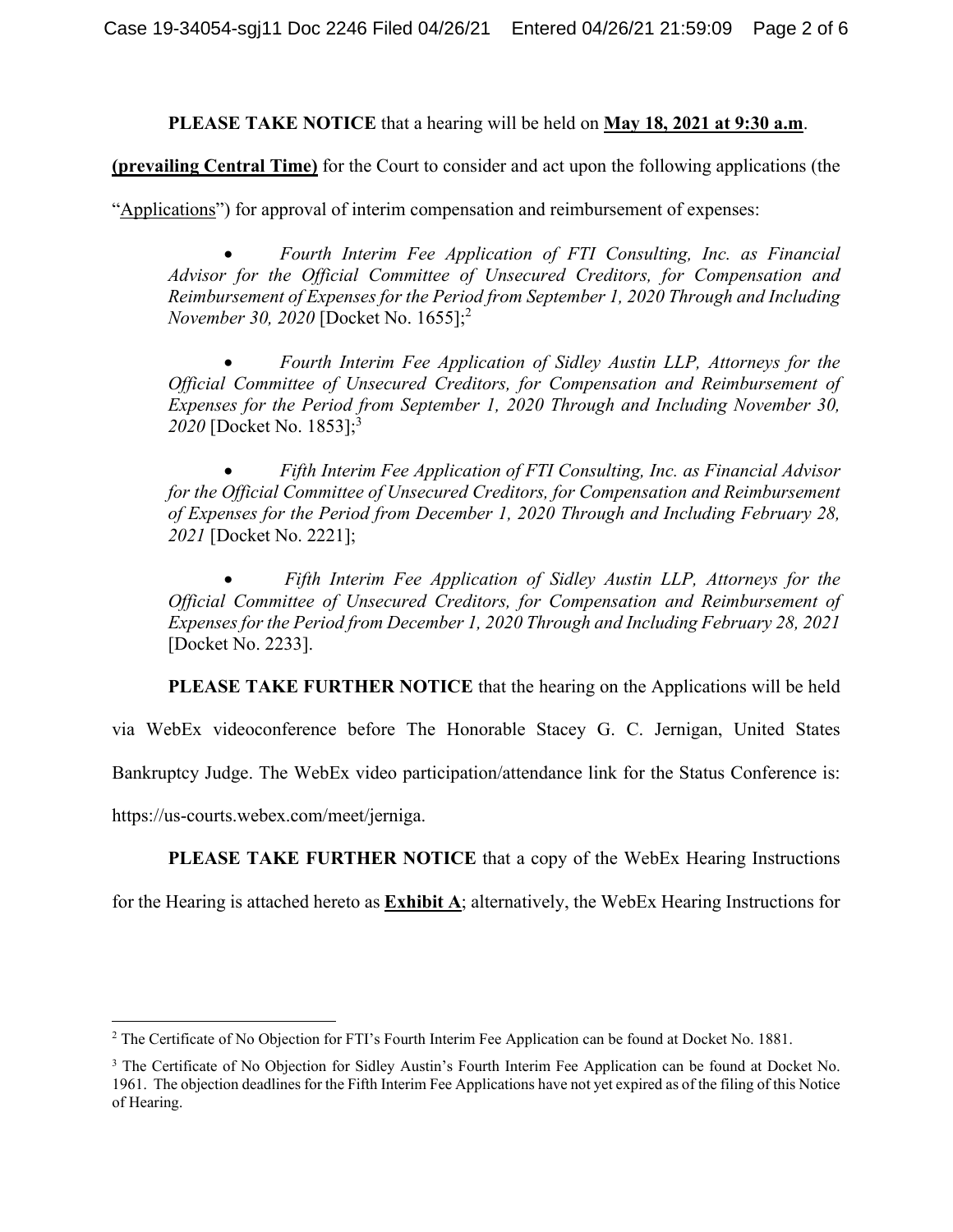the Hearing may be obtained from Judge Jernigan's hearing/calendar site at: https://www.txnb.uscourts.gov/judges-info/hearing-dates/judgejernigans-hearing-dates.

**PLEASE TAKE FURTHER NOTICE** that copies of the Applications are on file with the Clerk of the Court and are available for inspection during the Court's normal business hours and may also be obtained free of charge from the Debtor's claims and noticing agent, Kurtzman Carson Consultants LLC, at http://www.kccllc.net/hcmlp.

#### SIDLEY AUSTIN LLP

*/s/Juliana L. Hoffman* 

 Penny P. Reid Paige Holden Montgomery Juliana L. Hoffman 2021 McKinney Avenue Suite 2000 Dallas, Texas 74201 Telephone: (214) 981-3300 Facsimile: (214) 981-3400

-and-

Matthew A. Clemente (*admitted pro hac vice*) Dennis M. Twomey (*admitted pro hac vice*) Alyssa Russell (*admitted pro hac vice*) One South Dearborn Street Chicago, Illinois 60603 Telephone: (312) 853-7000 Facsimile: (312) 853-7036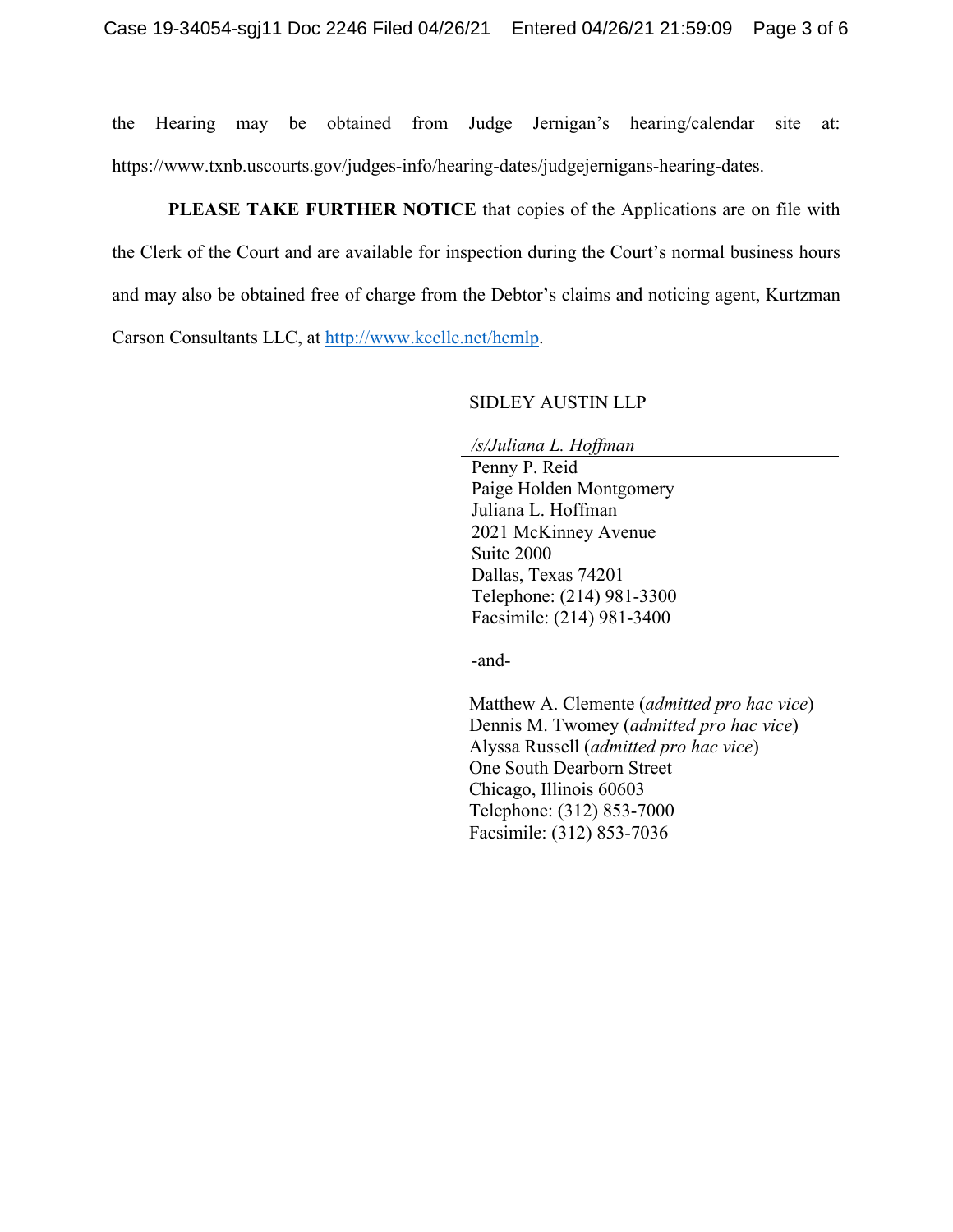*Counsel For the Official Committee of Unsecured Creditors*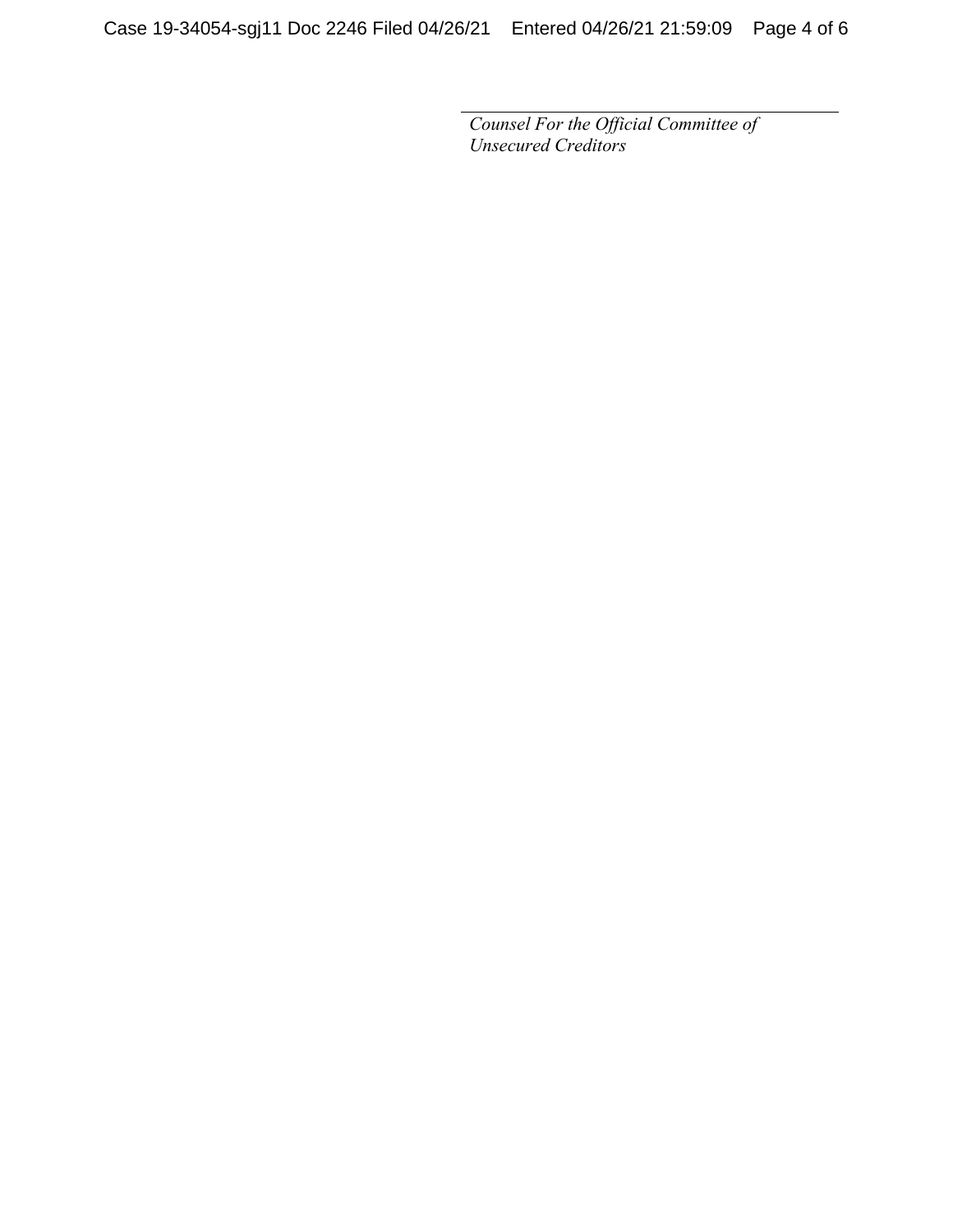# **EXHIBIT A**